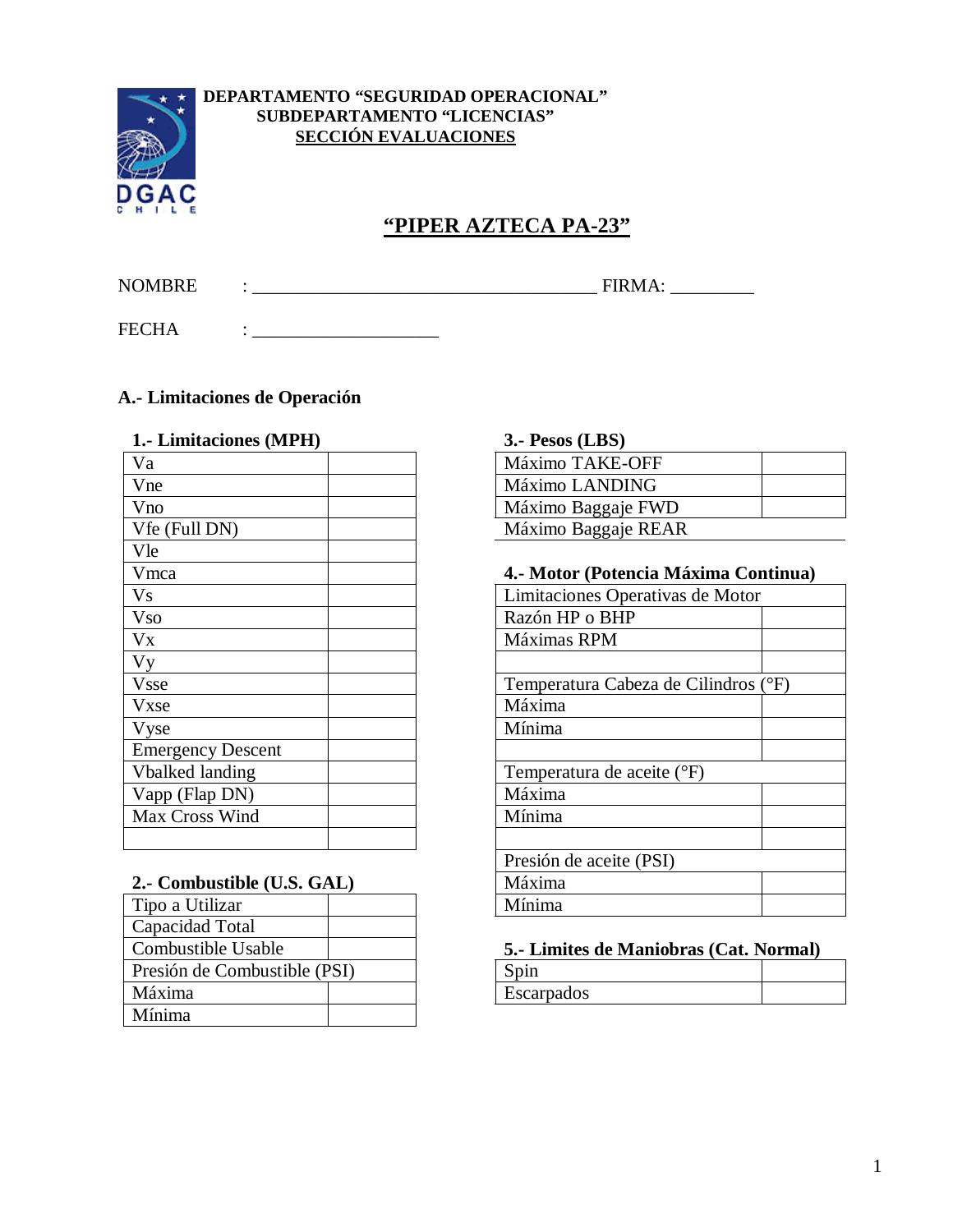# **B.- Emergencies Procedures**

# **1. ENGINE FAILURE DURING TAKEOFF**

| Throttle                                     |  |
|----------------------------------------------|--|
| <b>Braking</b>                               |  |
|                                              |  |
| If insufficient runway remains for stopping: |  |
|                                              |  |
| <b>Fuel Selector Valves</b>                  |  |
| <b>Battery</b>                               |  |
| Generator / Alternator                       |  |
| Magneto / Start Switches                     |  |
|                                              |  |

# **2. ENGINE FAILURE AFTER LIFT-OFF AND IN FLIGHT**

| Landing Gear and Flaps                                 |  |
|--------------------------------------------------------|--|
| Throttle (Inop. Engine)                                |  |
| Propeller (Inop. Engine)                               |  |
| Power (Oper. Engine)                                   |  |
| Airspeed                                               |  |
|                                                        |  |
|                                                        |  |
| After positive control of the airplane is established: |  |
| Secure Inoperative Engine:                             |  |
| <b>Mixture Control</b>                                 |  |
| <b>Fuel Selector</b>                                   |  |
| Fuel Boost Pump                                        |  |
| Magneto/Start Switch                                   |  |
| <b>Generator Switch</b>                                |  |
| Cowl Flap                                              |  |
|                                                        |  |